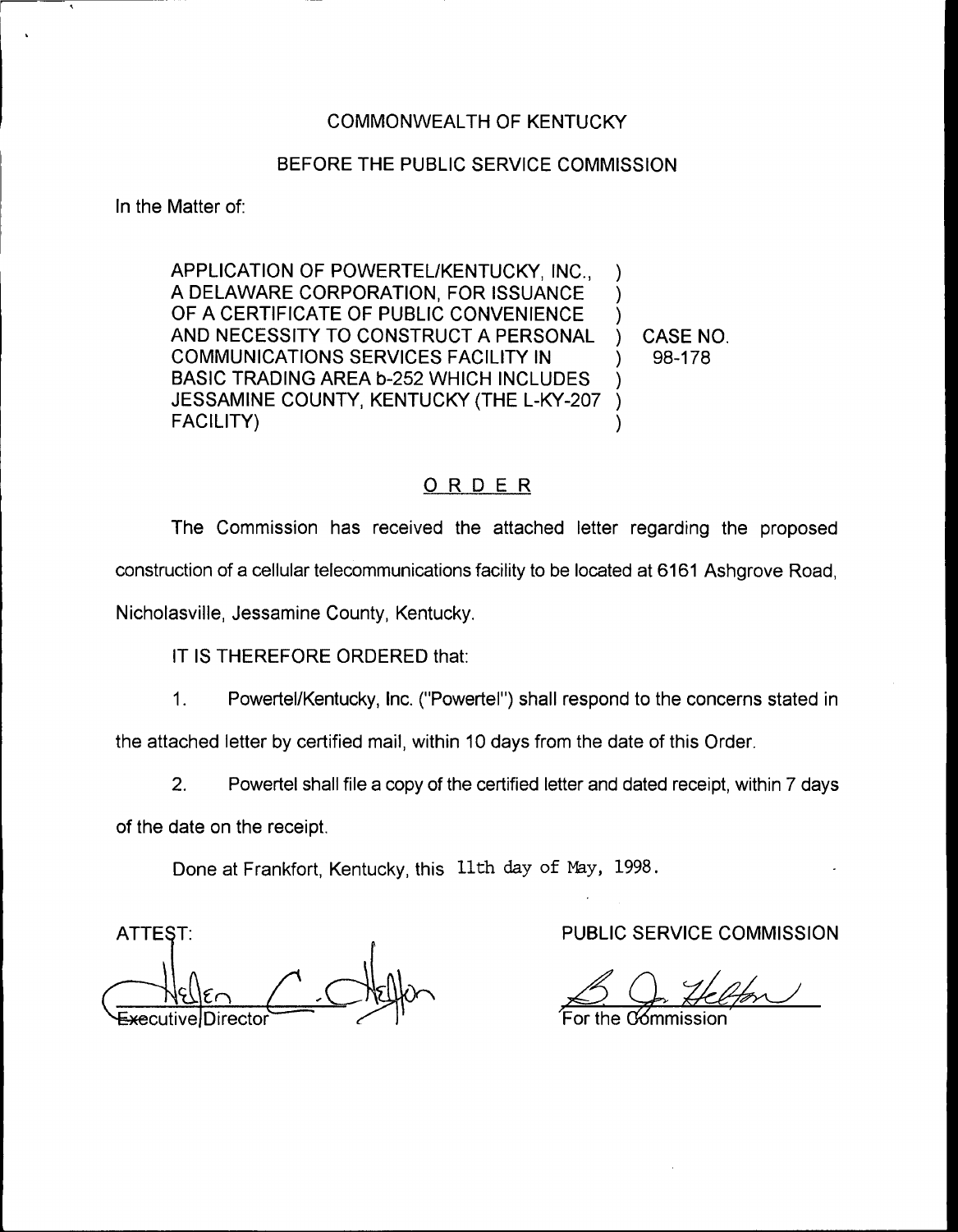Dotam

Marvin E. Clem Attorney At Law

109 North Mill Street  $C<sub>rel</sub>:$   $C<sub>l</sub>$  $C<sub>l</sub>$   $C<sub>l</sub>$   $C<sub>l</sub>$   $C<sub>l</sub>$   $C<sub>l</sub>$   $C<sub>l</sub>$ Lavington, Kontucky 40588-2251

 $R$ hono (606) 253-1329 A (woo) oss-rsso

Ms. Helen Helton Executive Director Public Service Commission of Kentucky P. O. Box 615 Frankfort, Kentucky 40601-0615

April 27, 1998 **round the set of**  $\mathbb{E} \mathbb{D}$ APR 281998 PUBLI<sub>MMISSI</sub>

In Re: Powertel/Kentucky, Inc.; Case No. 98-178; The L-KY-057-207 Facility; Our File Number: 3038MC

Ms. Helton:

Please be advised that this office represents Mr. and Mrs. Harold Clem of 5613 Tates Creek Road, Nicholasville, Kentucky 40356. Thank you.

Recently Mr. & Mrs. Clem received a certified letter from Honorable Brent Rice of McBrayer, McGinnis, Leslie & Kirkland, Attorneys at Law, concerning their client's (Powertel/Kentucky, Inc.) application to erect a 195 foot communications relay tower ("personal communications service facility") within 500 feet of their property. A copy of that letter is enclosed herewith for your review.

Mr. & Mrs. Clem are very strongly opposed to this application and to the erection of the proposed tower anywhere near their property.

They have advised me, and have asked me to advise you, as follows:

- We do not want a 195' monopole located near or above our farm;
- Our Family moved onto this property in the spring of 1941 in order to enjoy the peace, serenity and beauty of a rural lifestyle and do not want it disturbed by the erection of this eyesore;
- Historically this neighborhood, with all families in agreement, has never had even one service/security light pole put up. The "families" include the Harrisons and their heirs, the Headleys and their heirs, the Pages and their heirs, Dr. & Mrs. Lee shine, E. B. & Anna

 $\partial$ Rasvin E. Clom, Attorney At Law, 109 North ORH Flrest,  $\mathscr C$ . Q. Boa 2251, Lexington, Kentucky 40588-2251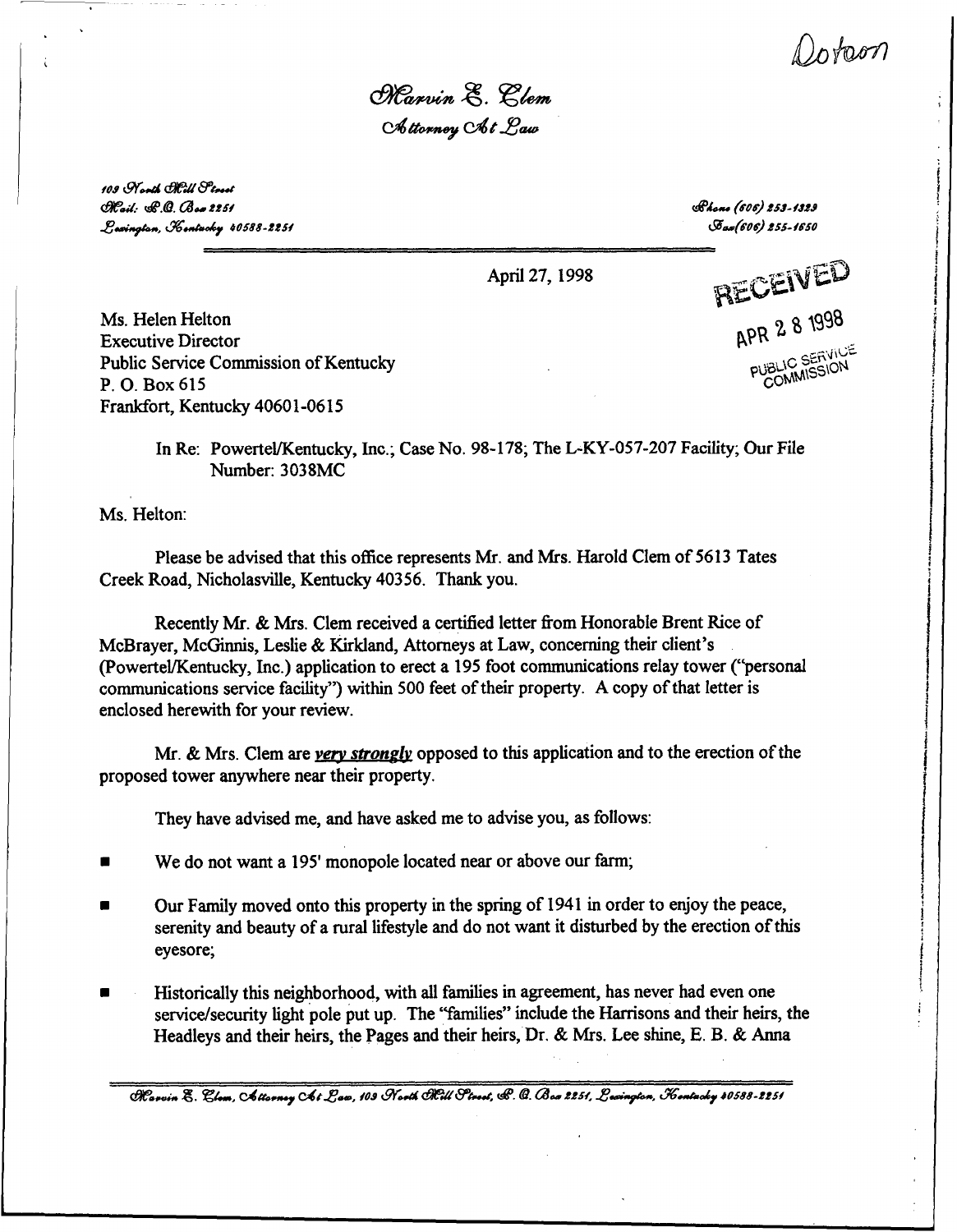Ms. Helen Helton, PSC April 27, 1998 Page 2

Harris, Davis Cochran and Harold and Peggy Clem;

- ~ We want to maintain the lifestyle and integrity of plain country living for as long as we can;
- Or greatest country tradition through the years, as our children were growing up, was to  $\blacksquare$ simply gather them in at dusk, feed and bathe them and go to sleep as a family in the secure country darkness;
- We are concerned and vehemently opposed to this application.

The Clem's and the other residents do not want the beauty and serenity of the night sky polluted by flashing red aircraft warning lights; they do not want to spend the evenings sitting on their porch staring at an unnatural monolith and they do not want the increased traffic that will necessarily be generated by this new "facility."

Request it hereby made that this application be denied and that this office be made aware of any and all hearings concerning this application.

Thank you.

Sincerely,<br>*Maring E. Clame* 

Marvin E. Clem ATTORNEY AT LAW

MECmc Enclosure pc: client

Rosvin E. Clom, Attorney Chi Law, 109 North Elill Street, &. G. Box 2251, Lexington, Kontacky 40588-2251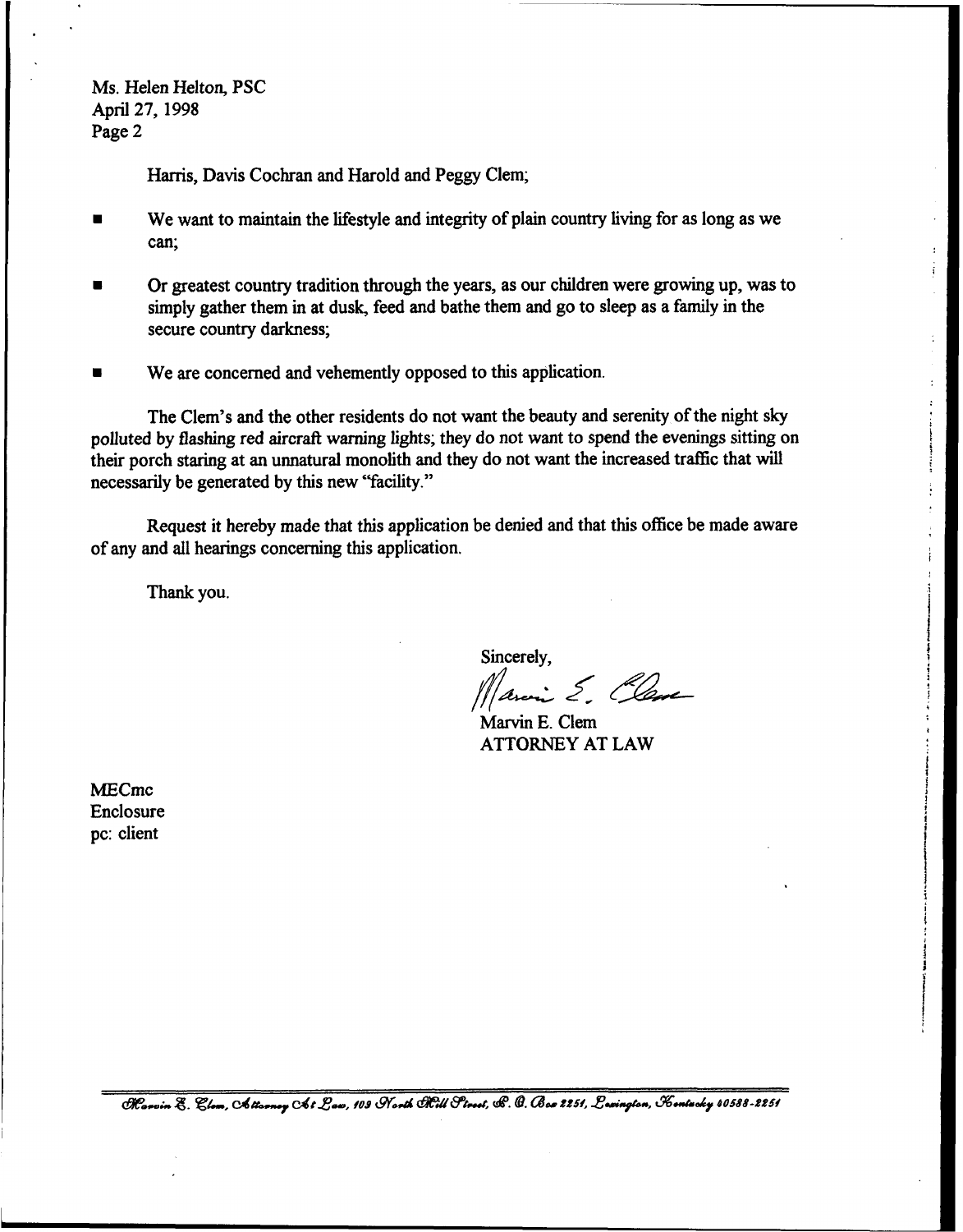# MCBRAYER, MCGINNIS, LESLIE & KIRKLAND PLLC

**W. TERRY MCBRAYER** JOHN R. MCGINNIS PHILLIP BRUCE LESLIE<sup>\*</sup> WILLIAM D. KIRKLAND J. D. ATKINSON, JR. JAMES G. AMATO GEORGE D. GREGORY \*\* BRENT L. CALDWELL W BRENT BICE JAMES H. FRAZIER, III + STEPHEN C. CAWOOD JOHN G. IRVIN. JR. CHRISTOPHER M. HILL LISA ENGLISH HINKLE WILLIAM R. PALMER, JR. BRUCE W. MACDONALD LUKE BENTLEY III STEPHEN G. AMATO **MARY ESTES HAGGIN** R. STEPHEN MCGINNIS ++ JON A. WOODALL MARIA S. BUCKLES MARGARET M. YOUNG JULIE A. COBBLE MELINDA G. WILSON MARY ELIZABETH CUTTER LINDA J. WEST

" ALSO ADMITTED IN OHIO \*\* ALSO ADMITTED IN COLORADO . ALSO ADMITTED IN TEXAS & FLORIDA +ALSO ADMITTED IN WEST VIRGINIA Harold and Peggy Clem 5613 Tates Creek Road Nicholasville, KY 40356

**163 WEST SHORT STREET** SUITE 300 LEXINGTON, KENTUCKY 40507-1361 606-231-8780 **FACSIMILE 606-231-6518 REAL ESTATE FAX 606-255-9777** 

April 15, 1998

# RECEIVED

APR 2 8 1998

PUBLIC SERVICE COMMISSION

WATSON CLAY (1908-1985) OSCAR SAMMONS (1908-1985)

**MAIN & HARRISON STREETS** P. O. BOX 347 GREENUP, KENTUCKY 41144-0347 606-473-7303 **FACSIMILE 606-473-9003** 

**300 STATE NATIONAL BANK BUILDING** P. O. BOX 1100 **FPANKFORT, KENTUCKY 40602-1100** 502-223-1200 **FACSIMILE 502-227-7385** 

DIRECTOR OF GOVERNMENTAL RELATIONS MIKE HELTON STATE NATIONAL BANK BUILDING **JOB ANN STREET** SUITE 308 FRANKFORT, KENTUCKY 40601-2847 502-875-1176 **FACSIMILE 502-226-6234** 

## **VIA CERTIFIED MAIL** RETURN RECEIPT REOUESTED

#### Public Notice - Public Service Commission of Kentucky,  $RE:$ Case No. 98-178 (The L-KY-057-207 Facility)

Dear Mr. and Mrs. Clem:

Powertel/Kentucky, Inc. has applied to the Public Service Commission of Kentucky for a Certificate of Public Convenience and Necessity to construct and operate a personal communications service facility. The facility will be comprised of a 180' monopole with attached antennas extending upwards for a total height of 195' and an equipment shelter to be located at 6161 Ashgrove Road, Nicholasville, Jessamine County, Kentucky. A map showing the location of the proposed new cell facility is enclosed. This notice is being sent to you because you own property within a 500' radius of the proposed tower.

The Commission invites your comments regarding the proposed construction. You also have the right to intervene in this matter. Your initial communication to the Commission must be received by the Commission within 20 days of the date of this letter as shown above.

Your comments and request for intervention should be addressed to: Executive Director's Office, Public Service Commission of Kentucky, Post Office Box 615, Frankfort, KY 40602. Please refer to Case No. 98-178 in your correspondence.

Sincerely,

4. Sport Vice

W. Brent Rice Counsel for Powertel/Kentucky, Inc.

WBR/dkw